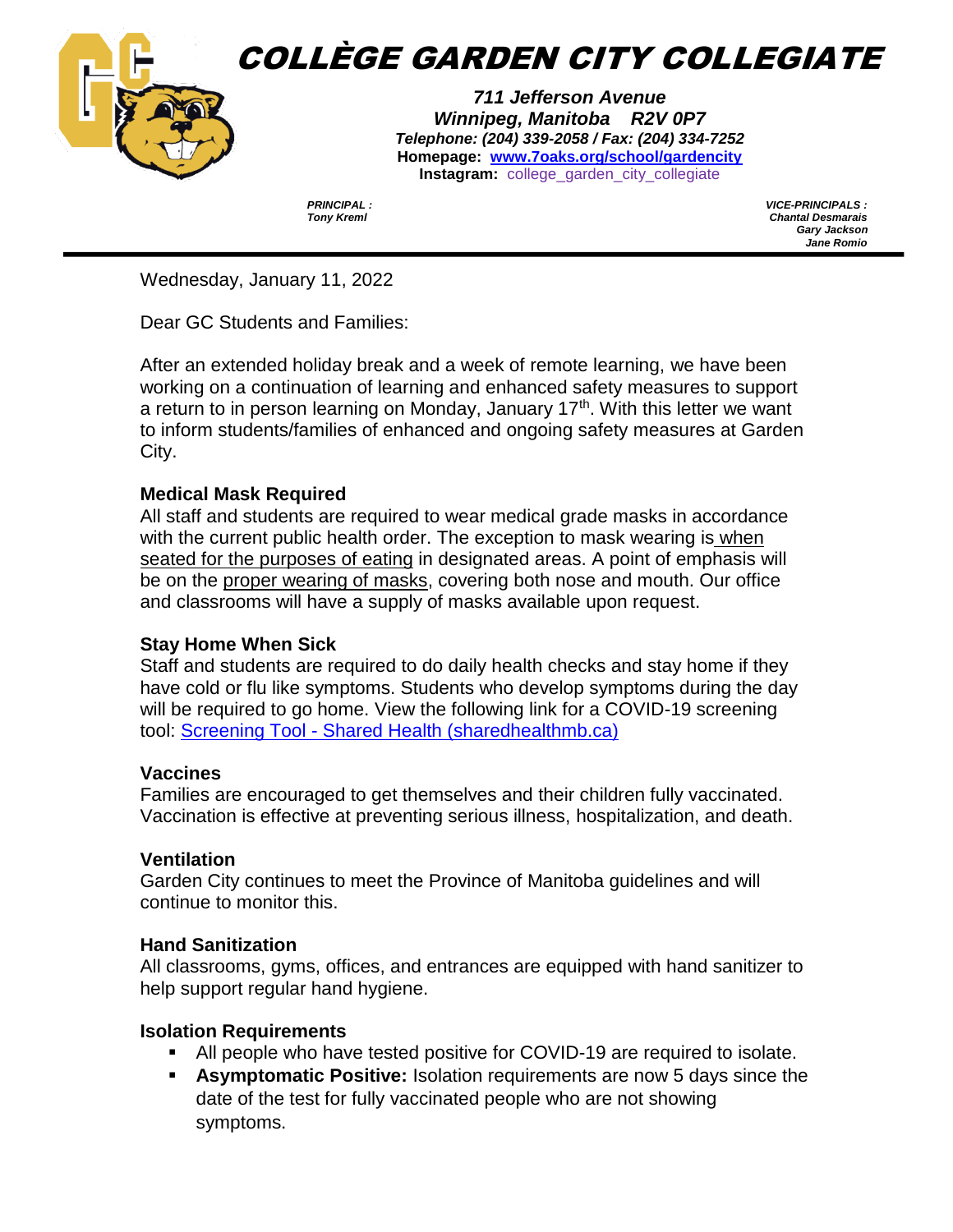- **Symptomatic Positive:** Isolation requirements are 5 days since the date symptoms started appearing or the test, whichever is later, for fully vaccinated people as long as their symptoms are improving, and they do not have a fever.
- **Not Fully Vaccinated:** Isolation for 10 days after the date of their test as long as their symptoms are improving, and they do not have a fever.

Further guidance from the province is available at the following link: <https://www.gov.mb.ca/covid19/fundamentals/self-isolation.html>

# **Reducing Congestion in School**

- **Morning Arrival:** Students are expected to time their arrival at school to be consistent with the beginning of their first class as much as reasonably possible. For those that need to arrive early we have seating in our Commons that will require a sign in.
- **Lunchtime:** Our campus will be open with restrictions during the lunch hour. We encourage all students who can go home for lunch to do so. For students requiring space at school, we will continue with our current model:
	- o Grade 9 and 10 Period B Classrooms (sign in required)

o Grade 11 and 12 Library and Commons (sign in required) Students who leave campus during lunch are required to time their arrival for 12:30pm.

\*Note that our cafeteria will be closed.

- **Dismissal Time:** Students are required to leave campus at 3:30pm. Those waiting for transportation will have access to our Commons and will need to sign in. Waiting for transportation in hallways or door entrances/exits is not allowed.
- **Transition between Classes:** Upon completion of class, students are expected to move directly to their next class. Congregating in the Commons, hallways or entrances/exits is not allowed.

### **Sports, Tournaments and Assemblies**

- **School gatherings, assemblies will remain in virtual formats.**
- **Tournaments are paused until further notice.**
- **Interschool sports can occur. No spectators are allowed. Livestream** broadcast of games will continue.
- Students need to time their arrival and departure for practices/games to be consistent with start and end times. The Commons area will not be available as a waiting area prior to or after games/practices.